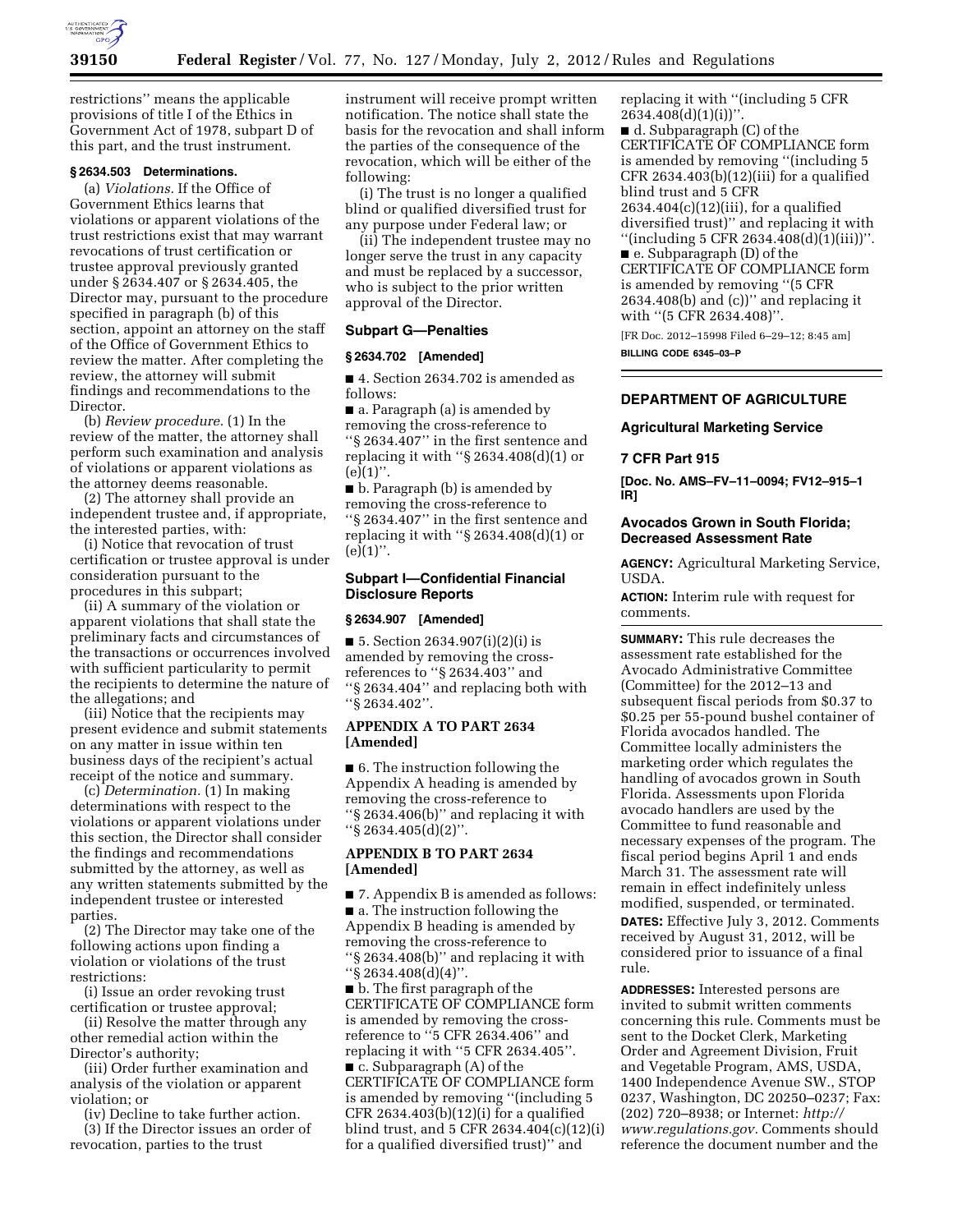date and page number of this issue of the **Federal Register** and will be available for public inspection in the Office of the Docket Clerk during regular business hours, or can be viewed at: *[http://www.regulations.gov.](http://www.regulations.gov)* All comments submitted in response to this rule will be included in the record and will be made available to the public. Please be advised that the identity of the individuals or entities submitting the comments will be made public on the Internet at the address provided above.

**FOR FURTHER INFORMATION CONTACT:**  Doris Jamieson, Marketing Specialist or Christian D. Nissen, Regional Manager, Southeast Marketing Field Office, Marketing Order and Agreement Division, Fruit and Vegetable Program, AMS, USDA; Telephone: (863) 324– 3375, Fax: (863) 325–8793, or Email: *[Doris.Jamieson@ams.usda.gov](mailto:Doris.Jamieson@ams.usda.gov)* or *[Christian.Nissen@ams.usda.gov.](mailto:Christian.Nissen@ams.usda.gov)* 

Small businesses may request information on complying with this regulation by contacting Laurel May, Marketing Order and Agreement Division, Fruit and Vegetable Program, AMS, USDA, 1400 Independence Avenue SW., STOP 0237, Washington, DC 20250–0237; Telephone: (202) 720– 2491, Fax: (202) 720–8938, or Email: *[Laurel.May@ams.usda.gov.](mailto:Laurel.May@ams.usda.gov)* 

**SUPPLEMENTARY INFORMATION:** This rule is issued under Marketing Order No. 915, as amended (7 CFR part 915), regulating the handling of avocados grown in South Florida, hereinafter referred to as the ''order.'' The order is effective under the Agricultural Marketing Agreement Act of 1937, as amended (7 U.S.C. 601-674), hereinafter referred to as the ''Act.''

The Department of Agriculture (USDA) is issuing this rule in conformance with Executive Order 12866.

This rule has been reviewed under Executive Order 12988, Civil Justice Reform. Under the marketing order now in effect, Florida avocado handlers are subject to assessments. Funds to administer the order are derived from such assessments. It is intended that the assessment rate as issued herein will be applicable to all assessable Florida avocados beginning April 1, 2012, and continue until amended, suspended, or terminated.

The Act provides that administrative proceedings must be exhausted before parties may file suit in court. Under section 608c(15)(A) of the Act, any handler subject to an order may file with USDA a petition stating that the order, any provision of the order, or any obligation imposed in connection with the order is not in accordance with law

and request a modification of the order or to be exempted therefrom. Such handler is afforded the opportunity for a hearing on the petition. After the hearing, USDA would rule on the petition. The Act provides that the district court of the United States in any district in which the handler is an inhabitant, or has his or her principal place of business, has jurisdiction to review USDA's ruling on the petition, provided an action is filed not later than 20 days after the date of the entry of the ruling.

This rule decreases the assessment rate established for the Committee for the 2012–13 and subsequent fiscal periods from \$0.37 to \$0.25 per 55 pound bushel container of avocados.

The Florida avocado marketing order provides authority for the Committee, with the approval of USDA, to formulate an annual budget of expenses and collect assessments from handlers to administer the program. The members of the Committee are producers and handlers of Florida avocados. They are familiar with the Committee's needs and with the costs for goods and services in their local area and are thus in a position to formulate an appropriate budget and assessment rate. The assessment rate is formulated and discussed in a public meeting. Thus, all directly affected persons have an opportunity to participate and provide input.

For the 2010–11 and subsequent fiscal periods, the Committee recommended, and USDA approved, an assessment rate that would continue in effect from fiscal period to fiscal period unless modified, suspended, or terminated by USDA upon recommendation and information submitted by the Committee or other information available to USDA.

The Committee met on December 14, 2011, and unanimously recommended 2012–13 expenditures of \$324,575 and an assessment rate of \$0.25 per 55 pound bushel container of avocados. In comparison, last year's budgeted expenditures were \$349,575. The assessment rate of \$0.25 is \$0.12 lower than the rate currently in effect. The Committee recommended the decrease in assessment rate due to a reduction in expenditures for research and to help reduce industry costs.

The major expenditures recommended by the Committee for the 2012–13 year include \$101,705 for salaries, \$75,000 for research, \$48,000 for employee benefits, and \$25,800 for insurance and bonds. Budgeted expenses for these items in 2011–12 were \$101,705, \$100,000, \$48,000, and \$25,800, respectively.

The assessment rate recommended by the Committee was derived by reviewing anticipated expenses, expected shipments of Florida avocados, and available reserves. Florida avocado shipments for the year are estimated at 1,000,000 55-pound bushel containers which should provide \$250,000 in assessment income. Income derived from handler assessments, along with interest income and funds from the Committee's authorized reserve, will be adequate to cover budgeted expenses. Funds in the reserve (currently \$315,000) will be kept within the maximum permitted by the order (approximately three fiscal periods' expenses as stated in § 915.42).

The assessment rate established in this rule will continue in effect indefinitely unless modified, suspended, or terminated by USDA upon recommendation and information submitted by the Committee or other available information.

Although this assessment rate is effective for an indefinite period, the Committee will continue to meet prior to or during each fiscal period to recommend a budget of expenses and consider recommendations for modification of the assessment rate. The dates and times of Committee meetings are available from the Committee or USDA. Committee meetings are open to the public and interested persons may express their views at these meetings. USDA will evaluate Committee recommendations and other available information to determine whether modification of the assessment rate is needed. Further rulemaking will be undertaken as necessary. The Committee's 2012–13 budget and those for subsequent fiscal periods will be reviewed and, as appropriate, approved by USDA.

### **Initial Regulatory Flexibility Analysis**

Pursuant to requirements set forth in the Regulatory Flexibility Act (RFA) (5 U.S.C. 601–612), the Agricultural Marketing Service (AMS) has considered the economic impact of this rule on small entities. Accordingly, AMS has prepared this initial regulatory flexibility analysis.

The purpose of the RFA is to fit regulatory actions to the scale of business subject to such actions in order that small businesses will not be unduly or disproportionately burdened. Marketing orders issued pursuant to the Act, and the rules issued thereunder, are unique in that they are brought about through group action of essentially small entities acting on their own behalf.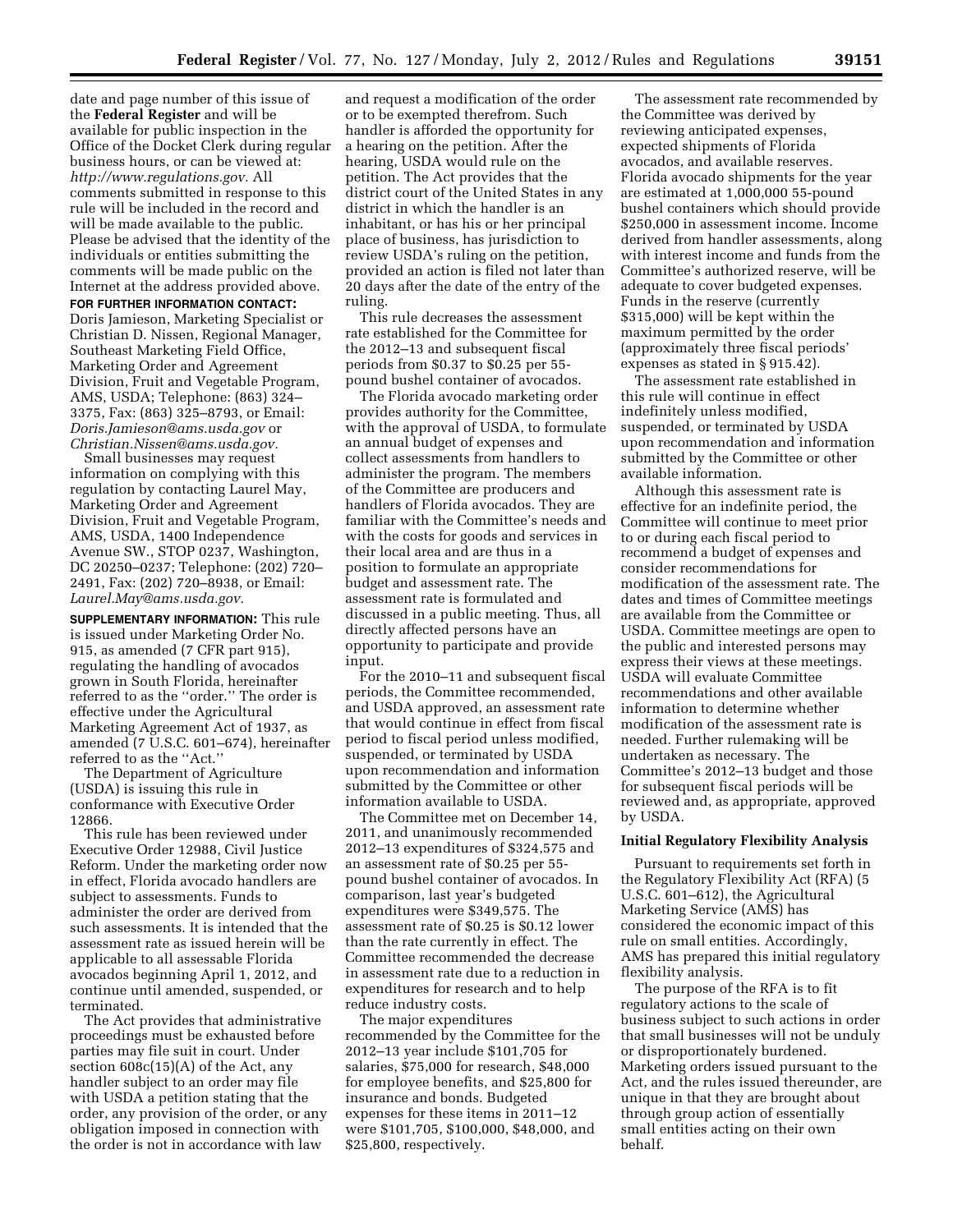There are approximately 30 handlers of Florida avocados subject to regulation under the order and approximately 300 producers of avocados in the production area. Small agricultural service firms, which include avocado handlers, are defined by the Small Business Administration (SBA) as those whose annual receipts are less than \$7,000,000, and small agricultural producers are defined as those having annual receipts less than \$750,000 (13 CFR 121.201).

According to Committee data and information from the National Agricultural Statistical Service (NASS), the average price for Florida avocados during the 2011–12 season was around \$16.50 per 55-pound bushel container and total shipments were near 1,200,000 55-pound bushels. Using the average price and shipment information provided by the Committee, the majority of avocado handlers could be considered small businesses under SBA's definition. In addition, based on avocado production, producer prices, and the total number of Florida avocado producers, the average annual producer revenue is less than \$750,000. Consequently, the majority of avocado handlers and producers may be classified as small entities.

This rule decreases the assessment rate established for the Committee and collected from handlers for the 2012–13 and subsequent fiscal periods from \$0.37 to \$0.25 per 55-pound bushel container of avocados. The Committee unanimously recommended 2012–13 expenditures of \$324,575 and an assessment rate of \$0.25 per 55-pound bushel container. The assessment rate of \$0.25 is \$0.12 lower than the 2011–12 rate. The quantity of assessable Florida avocados for the 2012–13 season is estimated at 1,000,000. Thus, the \$0.25 rate should provide \$250,000 in assessment income. Income derived from handler assessments, along with interest income and funds from the Committee's authorized reserves, will be adequate to cover budgeted expenses.

The major expenditures recommended by the Committee for the 2012–13 year include \$101,705 for salaries, \$75,000 for research, \$48,000 for employee benefits, and \$25,800 for insurance and bonds. Budgeted expenses for these items in 2011–12 were \$101,705, \$100,000, \$48,000, and \$25,800, respectively.

The Committee recommended the decrease in assessment rate due to a reduction in expenditures for research and to help reduce industry costs.

The Committee reviewed and unanimously recommended 2012–13 expenditures of \$324,575 which included decreases in research

programs. Prior to arriving at this budget, alternative expenditure levels were discussed based upon the relative value of various research projects to the Florida avocado industry. The assessment rate of \$0.25 per 55-lb bushel container of assessable avocados was then determined by reviewing the total recommended budget, the quantity of assessable avocados, estimated at 1,000,000 55-lb bushel containers for the 2012–13 season, and available reserves. Assessments will be approximately \$74,575 less than the anticipated expenses, which the Committee determined to be acceptable.

A review of historical information and preliminary information pertaining to the upcoming crop year indicates that the grower price for the 2010–11 season could range between \$5.00 and \$56.00 per 55-pound bushel container of avocados. Therefore, the estimated assessment revenue for the 2012–13 season as a percentage of total grower revenue could range between .4 and 5 percent.

This action decreases the assessment obligation imposed on handlers. Assessments are applied uniformly on all handlers, and some of the costs may be passed on to producers. However, decreasing the assessment rate reduces the burden on handlers, and may reduce the burden on producers. In addition, the Committee's meeting was widely publicized throughout the Florida avocado industry and all interested persons were invited to attend the meeting and participate in Committee deliberations on all issues. Like all Committee meetings, the December 14, 2011, meeting was a public meeting and all entities, both large and small, were able to express views on this issue. Finally, interested persons are invited to submit comments on this interim rule, including the regulatory and informational impacts of this action on small businesses.

In accordance with the Paperwork Reduction Act of 1995, (44 U.S.C. chapter 35), the order's information collection requirements have been previously approved by the Office of Management and Budget (OMB) and assigned OMB No. 0581–0189 Generic OMB Fruit Crops. No changes in those requirements as a result of this action are necessary. Should any changes become necessary, they would be submitted to OMB for approval.

This action imposes no additional reporting or recordkeeping requirements on either small or large Florida avocado handlers. As with all Federal marketing order programs, reports and forms are periodically reviewed to reduce information requirements and

duplication by industry and public sector agencies.

AMS is committed to complying with the E-Government Act, to promote the use of the Internet and other information technologies to provide increased opportunities for citizen access to Government information and services, and for other purposes.

USDA has not identified any relevant Federal rules that duplicate, overlap, or conflict with this rule.

A small business guide on complying with fruit, vegetable, and specialty crop marketing agreements and orders may be viewed at: *[www.ams.usda.gov/](http://www.ams.usda.gov/MarketingOrdersSmallBusinessGuide)  [MarketingOrdersSmallBusinessGuide.](http://www.ams.usda.gov/MarketingOrdersSmallBusinessGuide)*  Any questions about the compliance guide should be sent to Laurel May at the previously mentioned address in the **FOR FURTHER INFORMATION CONTACT** section.

After consideration of all relevant material presented, including the information and recommendation submitted by the Committee and other available information, it is hereby found that this rule, as hereinafter set forth, will tend to effectuate the declared policy of the Act.

Pursuant to 5 U.S.C. 553, it is also found and determined upon good cause that it is impracticable, unnecessary, and contrary to the public interest to give preliminary notice prior to putting this rule into effect, and that good cause exists for not postponing the effective date of this rule until 30 days after publication in the **Federal Register**  because: (1) The 2012–13 fiscal period begins on April 1, 2012, and the marketing order requires that the rate of assessment for each fiscal period apply to all assessable Florida avocados handled during such fiscal period; (2) the Committee needs to have sufficient funds to pay its expenses which are incurred on a continuous basis; (3) handlers are aware of this action which was unanimously recommended by the Committee at a public meeting and is similar to other assessment rate actions issued in past years; and (4) this interim rule provides a 60-day comment period, and all comments timely received will be considered prior to finalization of this rule.

# **List of Subjects in 7 CFR Part 915**

Avocados, Reporting and recordkeeping requirements.

For the reasons set forth in the preamble, 7 CFR part 915 is amended as follows: